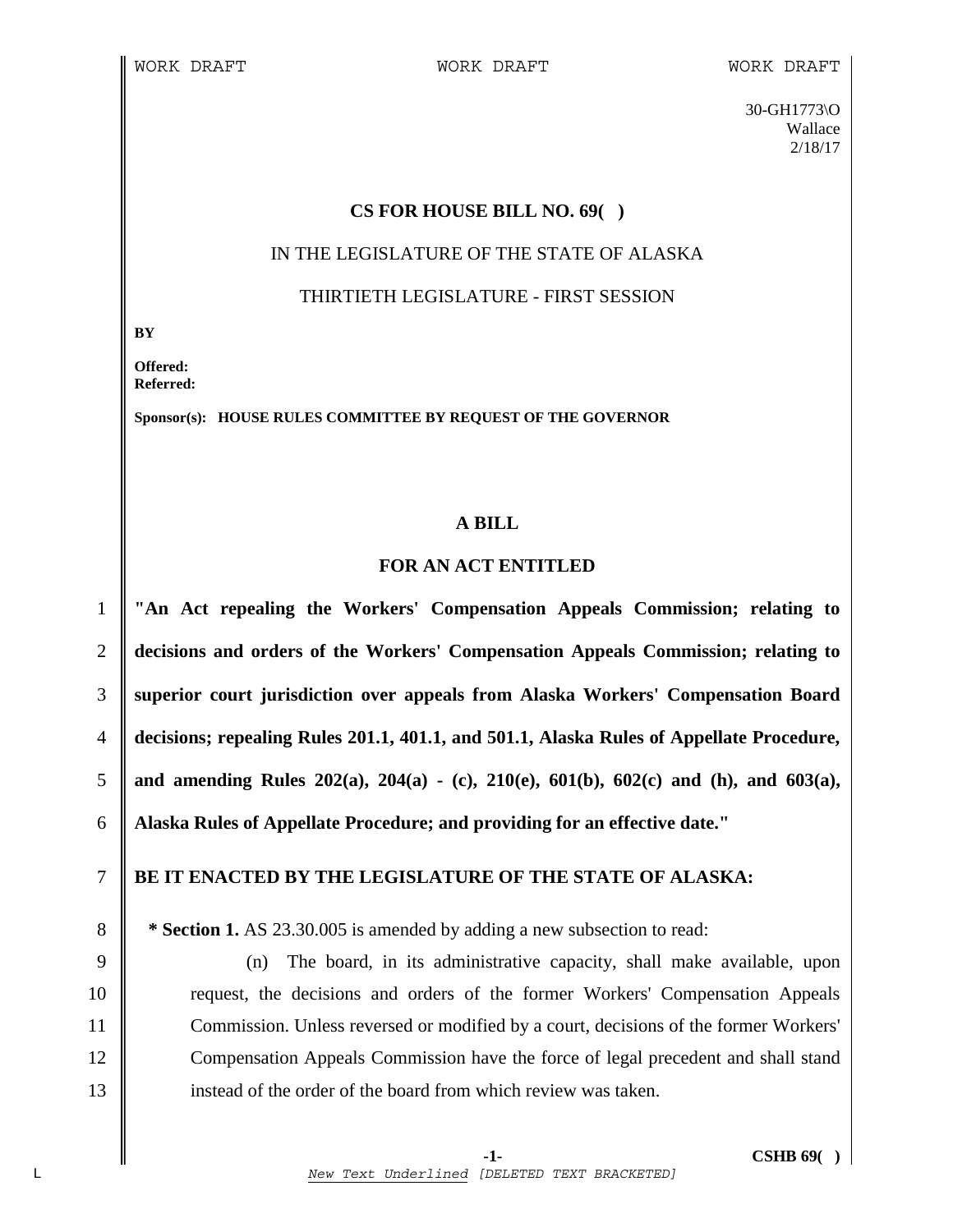1 **\* Sec. 2.** AS 23.30.107(b) is amended to read:

2 (b) Medical or rehabilitation records, and the employee's name, address, social 3 Security number, electronic mail address, and telephone number contained on any 4 record, in an employee's file maintained by the division or held by the board [OR THE 5 COMMISSION] are not public records subject to public inspection and copying under 6  $\parallel$  AS 40.25.100 - 40.25.295. This subsection does not prohibit

7 (1) the reemployment benefits administrator, the division, the board, 8 [THE COMMISSION,] or the department from releasing medical or rehabilitation 9 records in an employee's file, without the employee's consent, to a physician providing 10 medical services under AS 23.30.095(k) or 23.30.110(g), a party to a claim filed by 11 **the employee, or a governmental agency; or** 

12 (2) the quoting or discussing of medical or rehabilitation records 13 contained in an employee's file during a hearing on a claim for compensation or in a 14 **decision or order of the board [OR COMMISSION]**.

15 **\*** Sec. 3. AS 23.30.108(d) is amended to read:

16 (d) If the employee files a petition seeking a protective order to recover 17 medical and rehabilitation information that has been provided but is not related to the 18 employee's injury, and the board or the board's designee grants the protective order, 19 the board or the board's designee granting the protective order shall direct the division, 20 the board, [THE COMMISSION,] and the parties to return to the employee, as soon as 21 practicable following the issuance of the protective order, all medical and 22 **||** rehabilitation information, including copies, in their possession that is unrelated to the 23 employee's injury under the protective order.

24 **\*** Sec. 4. AS 23.30.108(e) is amended to read:

25 (e) If the board or the board's designee limits the medical or rehabilitation 26 information that may be used by the parties to a claim, either by an order on the record 27 or by issuing a written order, the division, the board, [THE COMMISSION,] and a 28 **party to the claim may request and an employee shall provide or authorize the** 29 production of medical or rehabilitation information only to the extent of the limitations 30 of the order. If information has been produced that is outside of the limits designated 31 in the order, the board or the board's designee shall direct the party in possession of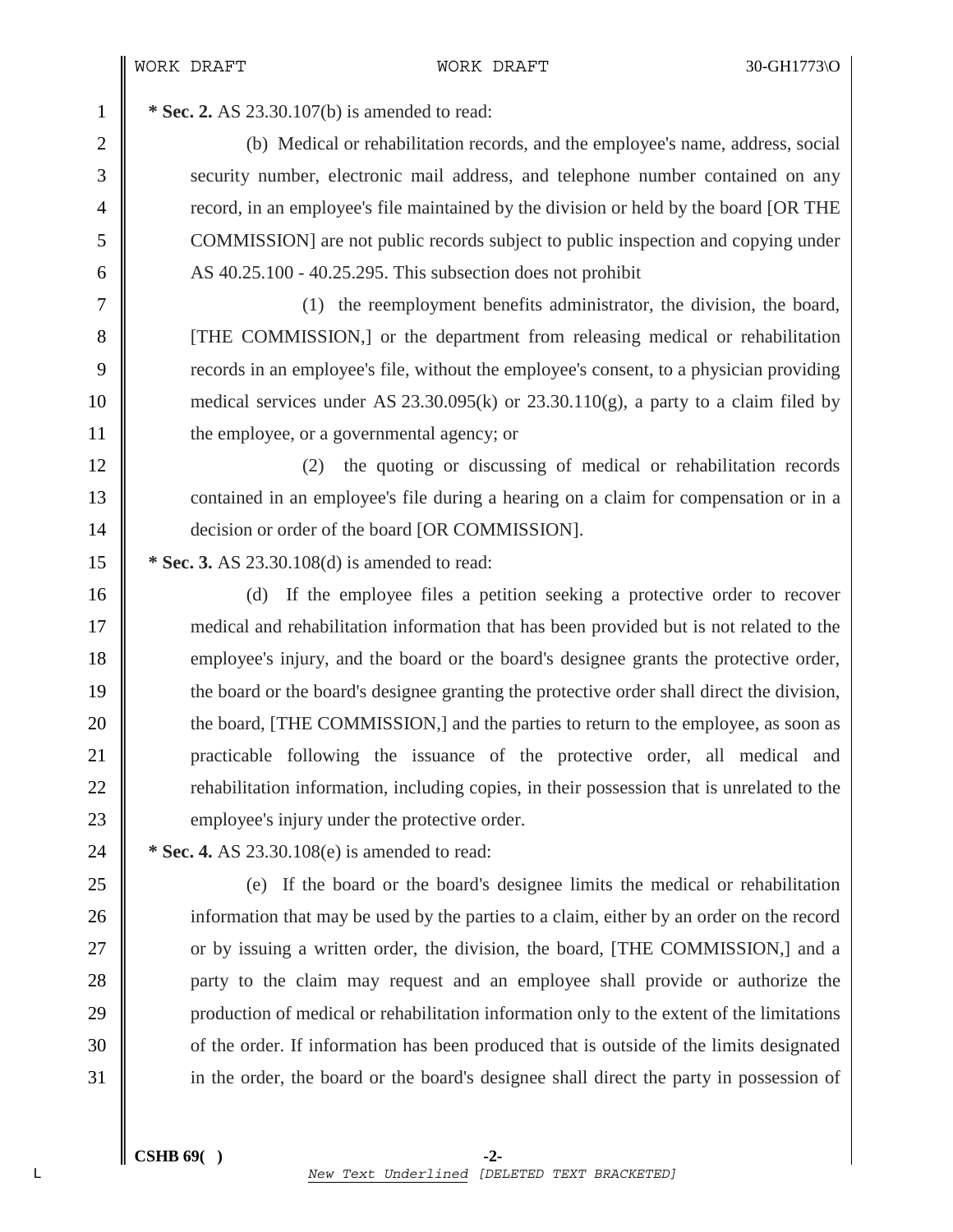WORK DRAFT 30-GH1773\O

1 the information to return the information to the employee as soon as practicable 2 **following the issuance of the order.** 3 **\* Sec. 5.** AS 23.30 is amended by adding a new section to read: 4 **Sec. 23.30.126. Review of a board decision and order.** (a) A decision and 5 order of the board becomes effective when filed in the office of the board under 6 AS 23.30.110. A decision and order of the board may be modified under AS 23.30.130 7 Considered under AS 44.62.540. A party may seek review of a decision and order 8 of the board by filing with the superior court a notice of appeal under AS 44.62.560 or 9 a petition for review under the Alaska Rules of Appellate Procedure. 10 (b) A decision and order is not automatically stayed pending judicial review. 11 A court may order a stay, in whole or in part, if a party  $12 \parallel$  (1) applies for a stay; 13 (2) files a supersedeas bond, if required, in conformance with the 14 | Alaska Rules of Appellate Procedure; 15 (3) for a stay involving continuing future periodic compensation 16 **payments**, shows irreparable harm and the probability that the appeal will be decided 17 **a**dversely to the recipient on the merits; and 18 (4) for a stay involving a lump sum compensation payment, shows 19 irreparable harm and serious and substantial questions regarding the merits of the case. 20 (c) A finding of fact made by the board as part of a decision and order shall be 21 conclusive for a reviewing court if supported by substantial evidence in light of the 22 whole record. To the extent that it does not conflict with the provisions of this chapter, 23 AS 44.62.570 applies to judicial review. 24 (d) The director may intervene in an appeal or petition for review. If a party is 25 not represented by an attorney and a compensation order concerns an unsettled 26 question of law, the director may file an appeal or petition for review to obtain a  $27$   $\parallel$  ruling. 28 **\*** Sec. 6. AS 23.30.155(f) is amended to read: 29  $\parallel$  (f) If compensation payable under the terms of an award is not paid within 14 30 days after it becomes due, there shall be added to that unpaid compensation an amount 31 equal to 25 percent of the unpaid installment. The additional amount shall be paid at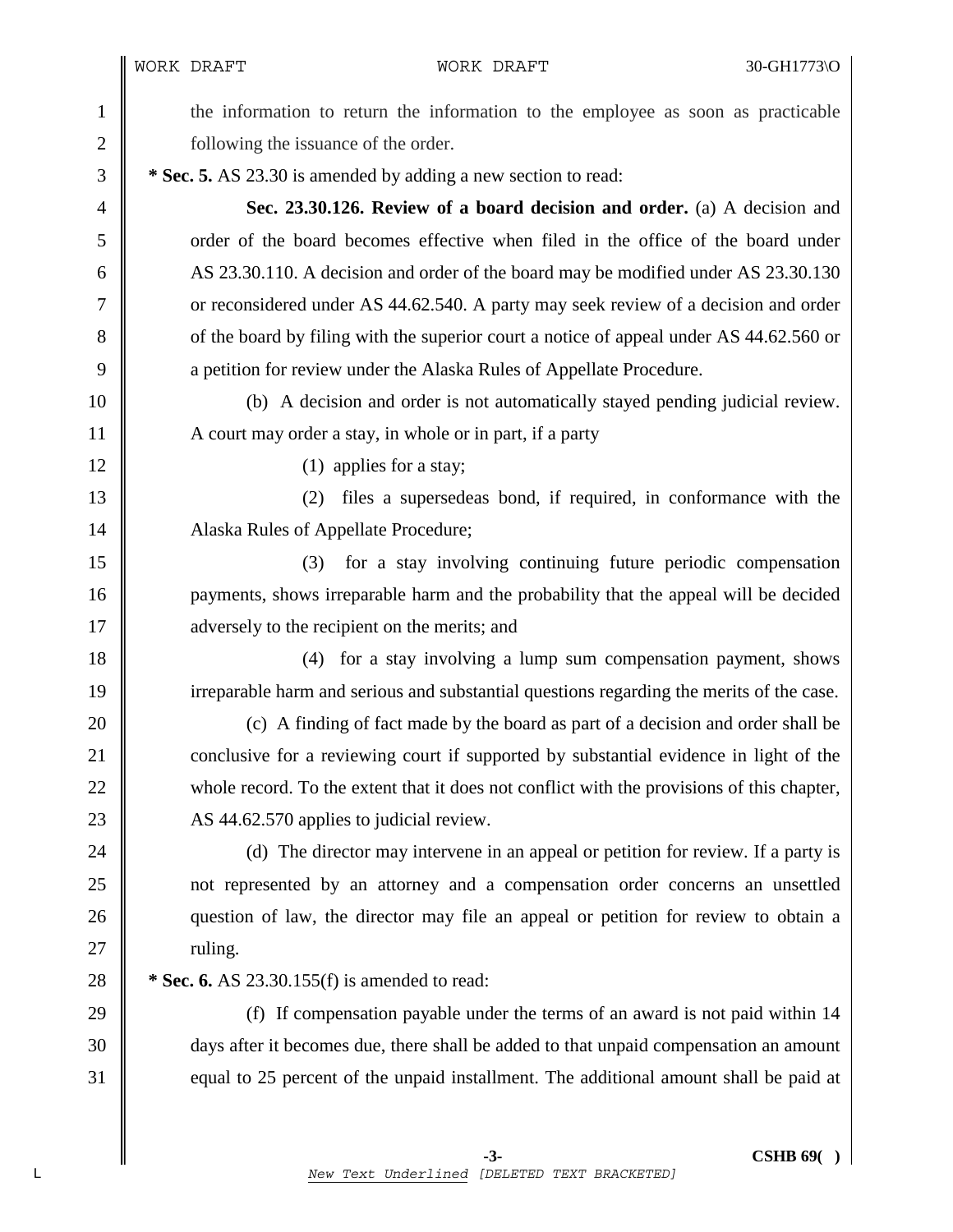1 the same time as, but in addition to, the compensation, unless **there is a** review of the 2 compensation order making the award as provided under **AS 23.30.126 and a court** 3 **orders a stay of payments** [AS 23.30.008 AND AN INTERLOCUTORY 4 INJUNCTION STAYING PAYMENTS IS ALLOWED BY THE COURT]. The 5 additional amount shall be paid directly to the recipient to whom the unpaid 6 compensation was to be paid.

7 **\* Sec. 7.** AS 39.50.200(b)(31) is amended to read:

8 (31) Workers' Compensation Board (AS 23.30.005) [AND 9 WORKERS' COMPENSATION APPEALS COMMISSION (AS 23.30.007)];

10 **\* Sec. 8.** Rules 201.1, 401.1, and 501.1, Alaska Rules of Appellate Procedure, are repealed. 11 **\* Sec. 9.** AS 23.30.007, 23.30.008, 23.30.009, 23.30.125, 23.30.127, 23.30.128, 23.30.129, 12  $\parallel$  23.30.395(10); AS 39.25.110(40); AS 44.64.020(a)(12), and 44.64.020(a)(13) are repealed.

13 **\* Sec. 10.** The uncodified law of the State of Alaska is amended by adding a new section to 14  $\parallel$  read:

15 | INDIRECT COURT RULE AMENDMENTS. (a) The provisions of AS 23.30.126, 16 added by sec. 5 of this Act, and the repeal of AS 23.30.007, 23.30.008, 23.30.009, 23.30.125, 17 23.30.127, 23.30.128, and 23.30.129 in sec. 9 of this Act, have the effect of changing Rules 18 202(a), 204(a) - (c), 210(e), and 601(b), Alaska Rules of Appellate Procedure, by repealing 19 the Alaska Workers' Compensation Appeals Commission and providing that appeals and 20 **petitions for review from decisions of the Alaska Workers' Compensation Board be brought in** 21 | superior court.

22 (b) AS 23.30.126, added by sec. 5 of this Act, has the effect of amending Rules 23  $\parallel$  602(c) and (h), Alaska Rules of Appellate Procedure, by permitting the director of the 24 division of workers' compensation to file an appeal or petition for review in the superior court 25 under specified circumstances or intervene in an appeal or petition for review in the superior  $26$  court.

27  $\parallel$  (c) AS 23.30.126, added by sec. 5 of this Act, has the effect of amending Rule 603(a), 28 Alaska Rules of Appellate Procedure, by establishing a standard for seeking a stay of 29 compensation payments in an appeal filed in the superior court from a final decision of the 30 Alaska Workers' Compensation Board.

31 **\* Sec. 11.** The uncodified law of the State of Alaska is amended by adding a new section to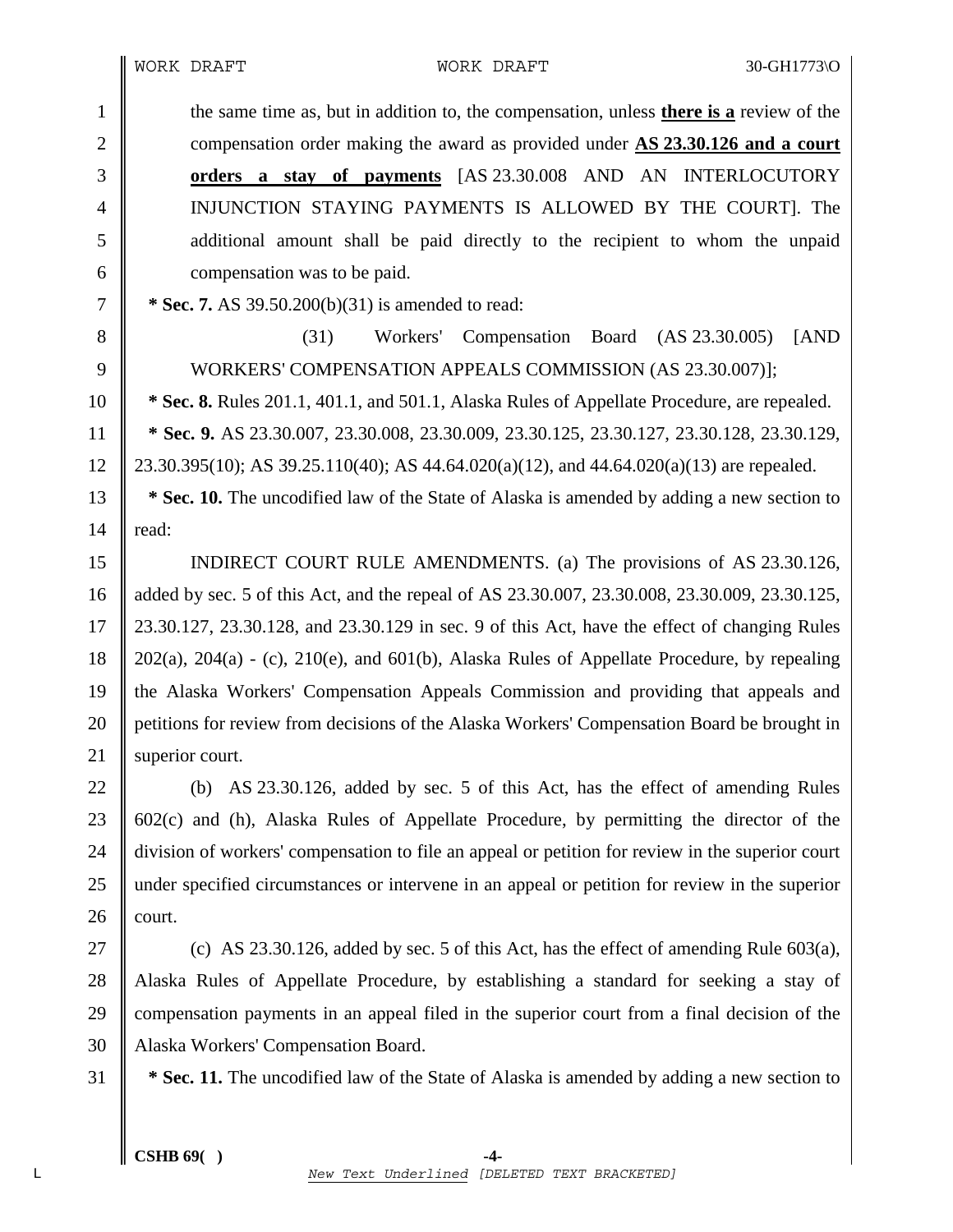$1$  read:

2 APPLICABILITY. (a) AS 23.30.005, 23.30.007, 23.30.008, 23.30.009, 23.30.107(b), 3 23.30.108(d), 23.30.108(e), 23.30.125, 23.30.127, 23.30.128, 23.30.129, 23.30.155(f), 4  $\parallel$  23.30.395(10), AS 39.25.110(40), AS 39.50.200(b)(31), and AS 44.64.020(a)(12) and (13), as 5 those statutes read on the day before the effective date of this Act, continue to apply to 6 appeals, petitions for review, and other proceedings pending before the Workers' 7 Compensation Appeals Commission on or before December 1, 2017. Appeals, petitions for 8 review, and other proceedings under this subsection shall be continued in the Workers' 9 Compensation Appeals Commission on or before December 1, 2017.

10 (b) AS 23.30.126, added by sec. 5 of this Act, and AS 23.30.155(f), as amended by 11 sec. 6 of this Act, do not apply to appeals, petitions for review, or other proceedings under (a) 12 | of this section.

13 (c) AS 23.30.129, as it read on the day before the effective date of this Act, applies to 14 appeals to the Alaska supreme court from final decisions of the Workers' Compensation 15 Appeals Commission issued on or before December 1, 2017, and to petitions for review from 16 | interlocutory decisions of the Workers' Compensation Appeals Commission issued on or 17 before December 1, 2017.

18 **\* Sec. 12.** The uncodified law of the State of Alaska is amended by adding a new section to 19  $\parallel$  read:

20 TRANSITIONAL PROVISIONS. (a) Appeals, petitions for review, and other 21 proceedings that seek review of decisions and orders of the Alaska Workers' Compensation 22 Board and that have not been filed before the Workers' Compensation Appeals Commission 23 before the effective date of this Act, shall be filed in the superior court on or after June 1, 24 2017, in accordance with AS 23.30.126, added by sec. 5 of this Act, and the filing deadlines 25 | in AS 44.62.560 and Rule  $602(a)(2)$ , Alaska Rules of Appellate Procedure.

26 (b) A party seeking review of a final Workers' Compensation Appeals Commission 27 decision issued on or before December 1, 2017, shall file an appeal to the Alaska supreme 28 court under AS 23.30.129, and the Alaska Rules of Appellate Procedure, as that statute and 29 those rules read on the day before the effective date of this Act. A party who seeks review of 30 || an interlocutory decision of the Workers' Compensation Appeals Commission issued on or 31 before December 1, 2017, shall file a petition for review with the Alaska supreme court under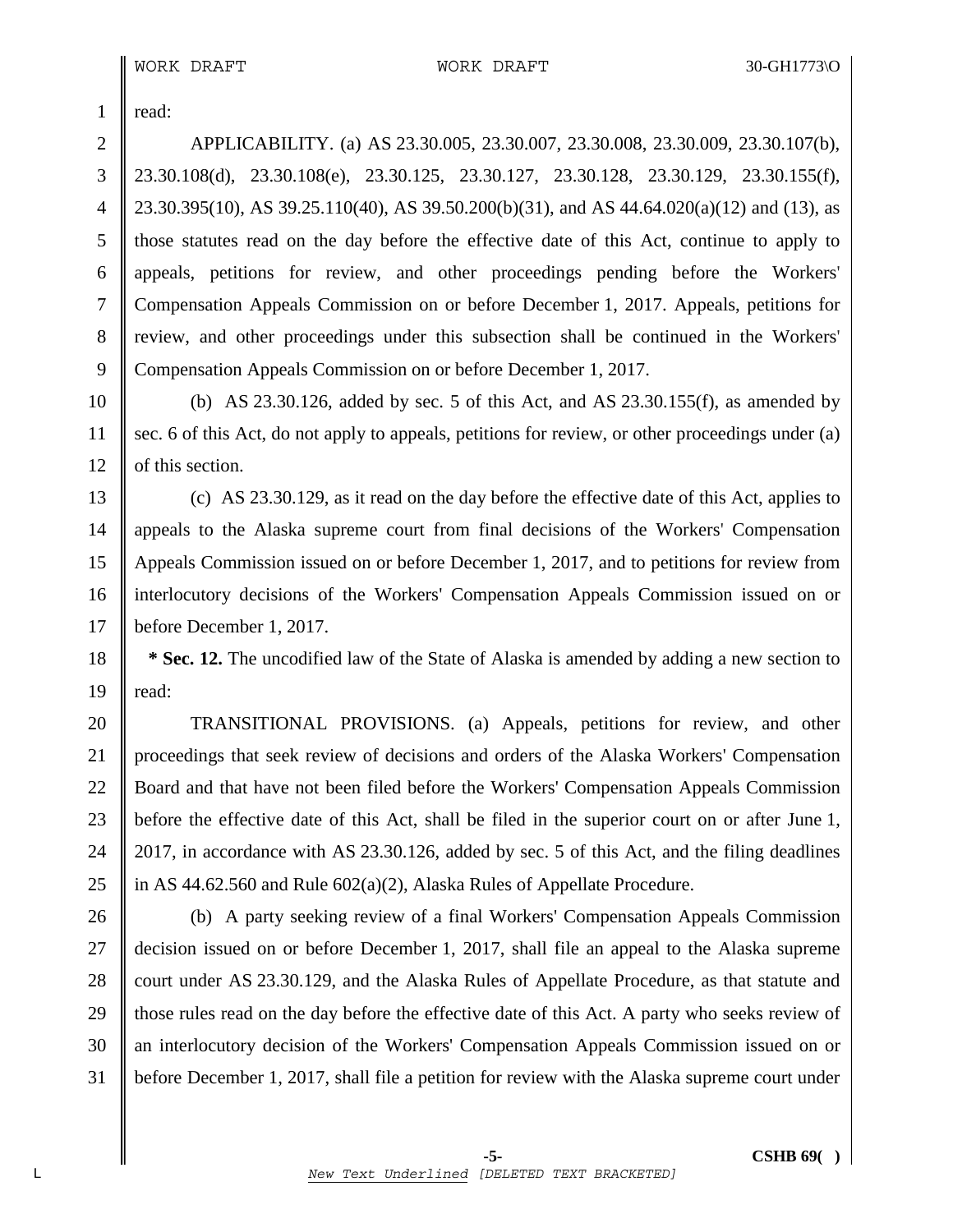#### WORK DRAFT WORK DRAFT 30-GH1773\O

1 AS 23.30.129, and the Alaska Rules of Appellate Procedure, as that statute and those rules 2 fread on the day before the effective date of this Act. Cases in which a party seeks review of a 3 final Alaska Workers' Compensation Board decision and order issued after a remand from the 4 Workers' Compensation Appeals Commission must be filed in the superior court on or after 5 June 1, 2017, in accordance with AS 23.30.126, added by sec. 5 of this Act.

6 (c) The Workers' Compensation Appeals Commission's power to order 7 reconsideration under AS 23.30.128(f), as that section read on the date before the effective 8 date of this Act, expires on December 2, 2017. Requests for reconsideration pending before 9 the Workers' Compensation Appeals Commission shall be automatically denied on 10 December 2, 2017, and, notwithstanding AS 23.30.128(g), as that section read on the day 11 before the effective date of this Act, the decision of the Workers' Compensation Appeals 12 Commission becomes final on December 2, 2017. If the Workers' Compensation Appeals 13 Commission ordered reconsideration but did not issue a decision on reconsideration on or 14 before December 1, 2017, reconsideration shall be automatically denied on December 2, 15 2017, and, notwithstanding AS 23.30.128(g), as that section read on the day before the 16 effective date of this Act, the original decision of the Workers' Compensation Appeals 17 Commission becomes final on December 2, 2017. A party whose request for reconsideration 18 was denied under this subsection and who seeks further review shall file an appeal in the 19 Alaska supreme court under AS 23.30.129, as that section read on the day before the effective 20 date of this Act, and in accordance with the Alaska Rules of Appellate Procedure.

21 (d) On December 2, 2017, the Workers' Compensation Appeals Commission shall 22 The transfer the files of all appeals, petitions for review, and other proceedings that were pending 23 before June 1, 2017, and were not completed on or before December 1, 2017, to the superior 24 court, which shall assume jurisdiction under AS 22.10.020, and Rules  $604(b)$  and  $609$ , Alaska 25 Rules of Appellate Procedure. The Workers' Compensation Appeals Commission shall 26 provide notice to all parties of record 30 days before it transfers a pending case, advising 27 parties of the transfer of jurisdiction and the effective date of the transfer. The Workers' 28 Compensation Appeals Commission shall prepare each record in accordance with Rule 29 604(b), Alaska Rules of Appellate Procedure, and mail or hand deliver the record in the 30 pending case to the superior court in the judicial district where the Alaska Workers' 31 Compensation Board issued the contested decision and order. If the superior court determines